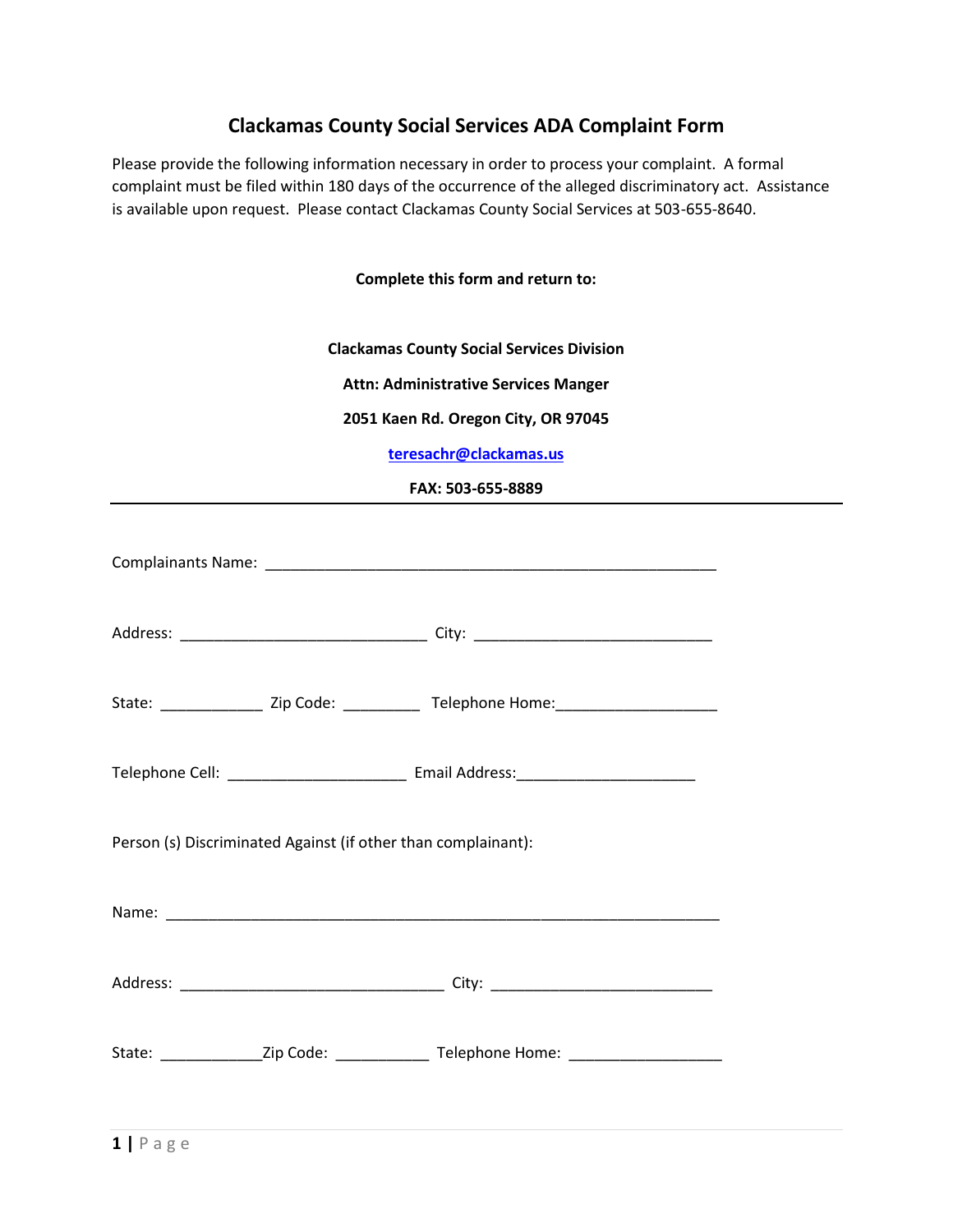|                                                                  | Telephone Work:          |       |
|------------------------------------------------------------------|--------------------------|-------|
|                                                                  |                          |       |
|                                                                  |                          |       |
| On which of the following is the discrimination based?           |                          |       |
|                                                                  |                          |       |
|                                                                  |                          |       |
| Disability                                                       | Reasonable Accommodation | Other |
|                                                                  |                          |       |
|                                                                  |                          |       |
| Date of Alleged Discrimination:                                  |                          |       |
| Location:<br><u> 1980 - Jan James James Barbara, polit</u> ik    |                          |       |
|                                                                  |                          |       |
| Agency or person who was responsible for alleged discrimination: |                          |       |

Describe the alleged discrimination. Explain what happened and whom you believe was responsible (for additional space, attach additional sheets of paper to this form).